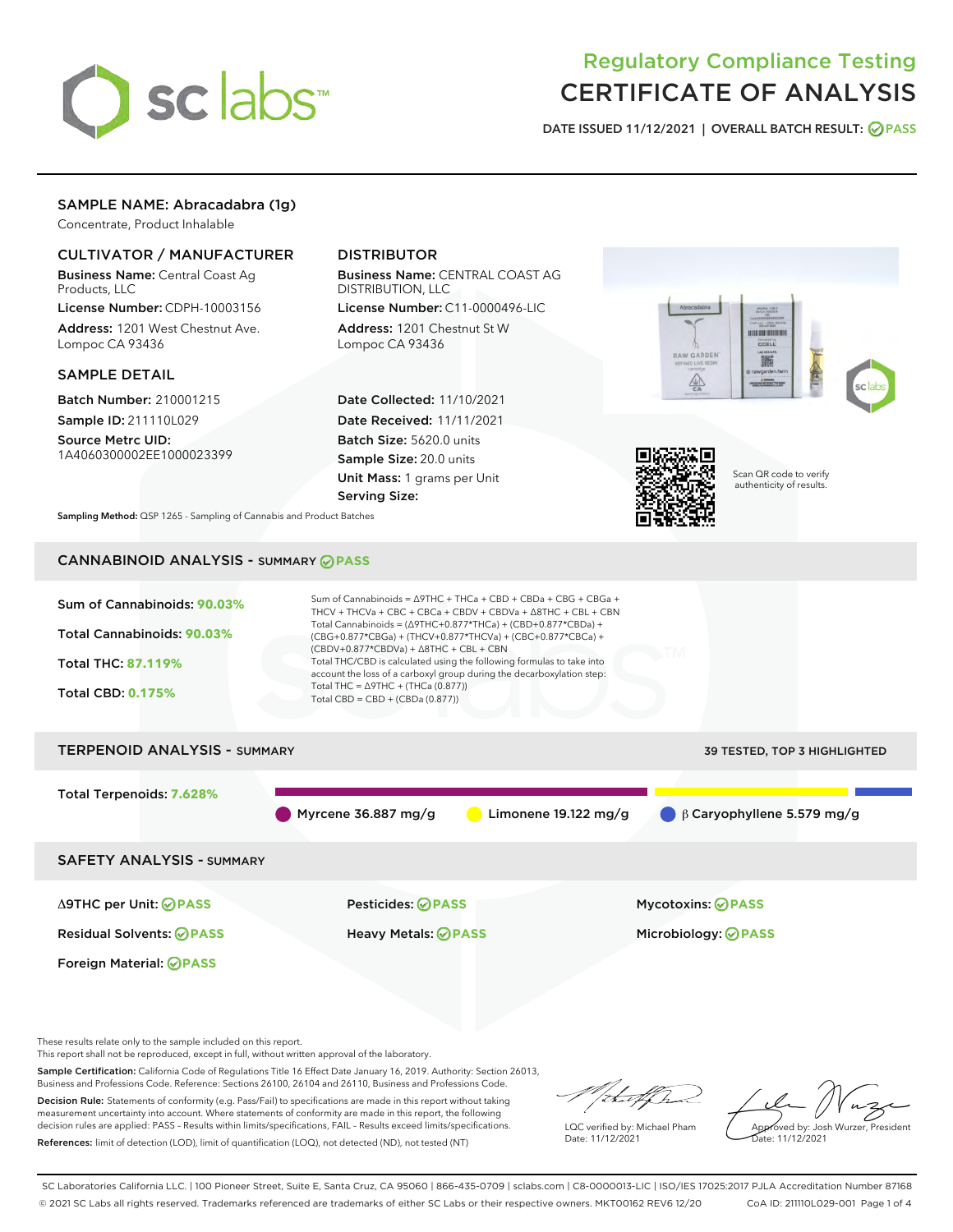



ABRACADABRA (1G) | DATE ISSUED 11/12/2021 | OVERALL BATCH RESULT: @ PASS

#### CANNABINOID TEST RESULTS - 11/11/2021 2 PASS

Tested by high-performance liquid chromatography with diode-array detection (HPLC-DAD). **Method:** QSP 1157 - Analysis of Cannabinoids by HPLC-DAD

#### TOTAL CANNABINOIDS: **90.03%**

Total Cannabinoids (Total THC) + (Total CBD) + (Total CBG) + (Total THCV) + (Total CBC) + (Total CBDV) + ∆8THC + CBL + CBN

TOTAL THC: **87.119%** Total THC (∆9THC+0.877\*THCa)

TOTAL CBD: **0.175%**

Total CBD (CBD+0.877\*CBDa)

TOTAL CBG: 1.716% Total CBG (CBG+0.877\*CBGa)

TOTAL THCV: 0.82% Total THCV (THCV+0.877\*THCVa)

TOTAL CBC: ND Total CBC (CBC+0.877\*CBCa)

TOTAL CBDV: ND Total CBDV (CBDV+0.877\*CBDVa)

| <b>COMPOUND</b>  | LOD/LOQ<br>(mg/g)          | <b>MEASUREMENT</b><br><b>UNCERTAINTY</b><br>(mg/g) | <b>RESULT</b><br>(mg/g) | <b>RESULT</b><br>(%) |
|------------------|----------------------------|----------------------------------------------------|-------------------------|----------------------|
| Δ9THC            | 0.06/0.26                  | ±29.969                                            | 871.19                  | 87.119               |
| <b>CBG</b>       | 0.06/0.19                  | ±0.676                                             | 17.16                   | 1.716                |
| <b>THCV</b>      | 0.1/0.2                    | ±0.41                                              | 8.2                     | 0.82                 |
| <b>CBN</b>       | 0.1/0.3                    | ±0.13                                              | 2.0                     | 0.20                 |
| <b>CBD</b>       | 0.07/0.29                  | ±0.081                                             | 1.75                    | 0.175                |
| $\triangle$ 8THC | 0.1 / 0.4                  | N/A                                                | <b>ND</b>               | <b>ND</b>            |
| <b>THCa</b>      | 0.05/0.14                  | N/A                                                | <b>ND</b>               | <b>ND</b>            |
| <b>THCVa</b>     | 0.07 / 0.20                | N/A                                                | <b>ND</b>               | <b>ND</b>            |
| <b>CBDa</b>      | 0.02/0.19                  | N/A                                                | <b>ND</b>               | <b>ND</b>            |
| <b>CBDV</b>      | 0.04 / 0.15                | N/A                                                | <b>ND</b>               | <b>ND</b>            |
| <b>CBDVa</b>     | 0.03/0.53                  | N/A                                                | <b>ND</b>               | <b>ND</b>            |
| <b>CBGa</b>      | 0.1/0.2                    | N/A                                                | <b>ND</b>               | <b>ND</b>            |
| <b>CBL</b>       | 0.06 / 0.24                | N/A                                                | <b>ND</b>               | <b>ND</b>            |
| <b>CBC</b>       | 0.2 / 0.5                  | N/A                                                | <b>ND</b>               | <b>ND</b>            |
| <b>CBCa</b>      | 0.07 / 0.28                | N/A                                                | <b>ND</b>               | <b>ND</b>            |
|                  | <b>SUM OF CANNABINOIDS</b> |                                                    | 900.3 mg/g              | 90.03%               |

#### **UNIT MASS: 1 grams per Unit**

| ∆9THC per Unit                         | 1120 per-package limit | 871.19 mg/unit | <b>PASS</b> |
|----------------------------------------|------------------------|----------------|-------------|
| <b>Total THC per Unit</b>              |                        | 871.19 mg/unit |             |
| <b>CBD</b> per Unit                    |                        | $1.75$ mg/unit |             |
| <b>Total CBD per Unit</b>              |                        | $1.75$ mg/unit |             |
| <b>Sum of Cannabinoids</b><br>per Unit |                        | 900.3 mg/unit  |             |
| <b>Total Cannabinoids</b><br>per Unit  |                        | 900.3 mg/unit  |             |

# TERPENOID TEST RESULTS - 11/12/2021

Terpene analysis utilizing gas chromatography-flame ionization detection (GC-FID). **Method:** QSP 1192 - Analysis of Terpenoids by GC-FID

| <b>COMPOUND</b>         | LOD/LOQ<br>(mg/g) | <b>MEASUREMENT</b><br><b>UNCERTAINTY</b><br>(mg/g) | <b>RESULT</b><br>(mg/g)                         | <b>RESULT</b><br>(%) |
|-------------------------|-------------------|----------------------------------------------------|-------------------------------------------------|----------------------|
| Myrcene                 | 0.008 / 0.025     | ±0.4758                                            | 36.887                                          | 3.6887               |
| Limonene                | 0.005 / 0.016     | ±0.2734                                            | 19.122                                          | 1.9122               |
| $\beta$ Caryophyllene   | 0.004 / 0.012     | ±0.1986                                            | 5.579                                           | 0.5579               |
| Linalool                | 0.009 / 0.032     | ±0.1230                                            | 3.236                                           | 0.3236               |
| $\beta$ Pinene          | 0.004 / 0.014     | ±0.0340                                            | 2.954                                           | 0.2954               |
| $\alpha$ Pinene         | 0.005 / 0.017     | ±0.0158                                            | 1.842                                           | 0.1842               |
| $\alpha$ Humulene       | 0.009/0.029       | ±0.0449                                            | 1.400                                           | 0.1400               |
| trans-ß-Farnesene       | 0.008 / 0.025     | ±0.0475                                            | 1.339                                           | 0.1339               |
| Terpinolene             | 0.008 / 0.026     | ±0.0181                                            | 0.881                                           | 0.0881               |
| Fenchol                 | 0.010 / 0.034     | ±0.0337                                            | 0.870                                           | 0.0870               |
| Terpineol               | 0.016 / 0.055     | ±0.0411                                            | 0.670                                           | 0.0670               |
| Camphene                | 0.005 / 0.015     | ±0.0042                                            | 0.367                                           | 0.0367               |
| Ocimene                 | 0.011 / 0.038     | ±0.0116                                            | 0.360                                           | 0.0360               |
| Borneol                 | 0.005 / 0.016     | ±0.0080                                            | 0.190                                           | 0.0190               |
| Fenchone                | 0.009 / 0.028     | ±0.0046                                            | 0.157                                           | 0.0157               |
| Nerolidol               | 0.009 / 0.028     | ±0.0059                                            | 0.094                                           | 0.0094               |
| Valencene               | 0.009 / 0.030     | ±0.0052                                            | 0.076                                           | 0.0076               |
| $\alpha$ Phellandrene   | 0.006 / 0.020     | ±0.0007                                            | 0.053                                           | 0.0053               |
| Caryophyllene<br>Oxide  | 0.010 / 0.033     | ±0.0020                                            | 0.044                                           | 0.0044               |
| $\alpha$ Bisabolol      | 0.008 / 0.026     | ±0.0020                                            | 0.038                                           | 0.0038               |
| $\gamma$ Terpinene      | 0.006 / 0.018     | ±0.0006                                            | 0.037                                           | 0.0037               |
| 3 Carene                | 0.005 / 0.018     | ±0.0005                                            | 0.033                                           | 0.0033               |
| $\alpha$ Terpinene      | 0.005 / 0.017     | ±0.0005                                            | 0.033                                           | 0.0033               |
| Geraniol                | 0.002 / 0.007     | ±0.0008                                            | 0.018                                           | 0.0018               |
| Eucalyptol              | 0.006 / 0.018     | N/A                                                | <loq< th=""><th><loq< th=""></loq<></th></loq<> | <loq< th=""></loq<>  |
| Sabinene Hydrate        | 0.006 / 0.022     | N/A                                                | <loq< th=""><th><loq< th=""></loq<></th></loq<> | <loq< th=""></loq<>  |
| Sabinene                | 0.004 / 0.014     | N/A                                                | <b>ND</b>                                       | <b>ND</b>            |
| p-Cymene                | 0.005 / 0.016     | N/A                                                | <b>ND</b>                                       | ND                   |
| (-)-Isopulegol          | 0.005 / 0.016     | N/A                                                | ND                                              | ND                   |
| Camphor                 | 0.006 / 0.019     | N/A                                                | <b>ND</b>                                       | <b>ND</b>            |
| Isoborneol              | 0.004 / 0.012     | N/A                                                | ND                                              | ND                   |
| Menthol                 | 0.008 / 0.025     | N/A                                                | ND                                              | ND                   |
| Nerol                   | 0.003 / 0.011     | N/A                                                | <b>ND</b>                                       | ND                   |
| Citronellol             | 0.003 / 0.010     | N/A                                                | ND                                              | ND                   |
| R-(+)-Pulegone          | 0.003 / 0.011     | N/A                                                | ND                                              | ND                   |
| <b>Geranyl Acetate</b>  | 0.004 / 0.014     | N/A                                                | ND                                              | ND                   |
| $\alpha$ Cedrene        | 0.005 / 0.016     | N/A                                                | ND                                              | ND                   |
| Guaiol                  | 0.009 / 0.030     | N/A                                                | ND                                              | ND                   |
| Cedrol                  | 0.008 / 0.027     | N/A                                                | ND                                              | ND                   |
| <b>TOTAL TERPENOIDS</b> |                   |                                                    | 76.280 mg/g                                     | 7.628%               |

SC Laboratories California LLC. | 100 Pioneer Street, Suite E, Santa Cruz, CA 95060 | 866-435-0709 | sclabs.com | C8-0000013-LIC | ISO/IES 17025:2017 PJLA Accreditation Number 87168 © 2021 SC Labs all rights reserved. Trademarks referenced are trademarks of either SC Labs or their respective owners. MKT00162 REV6 12/20 CoA ID: 211110L029-001 Page 2 of 4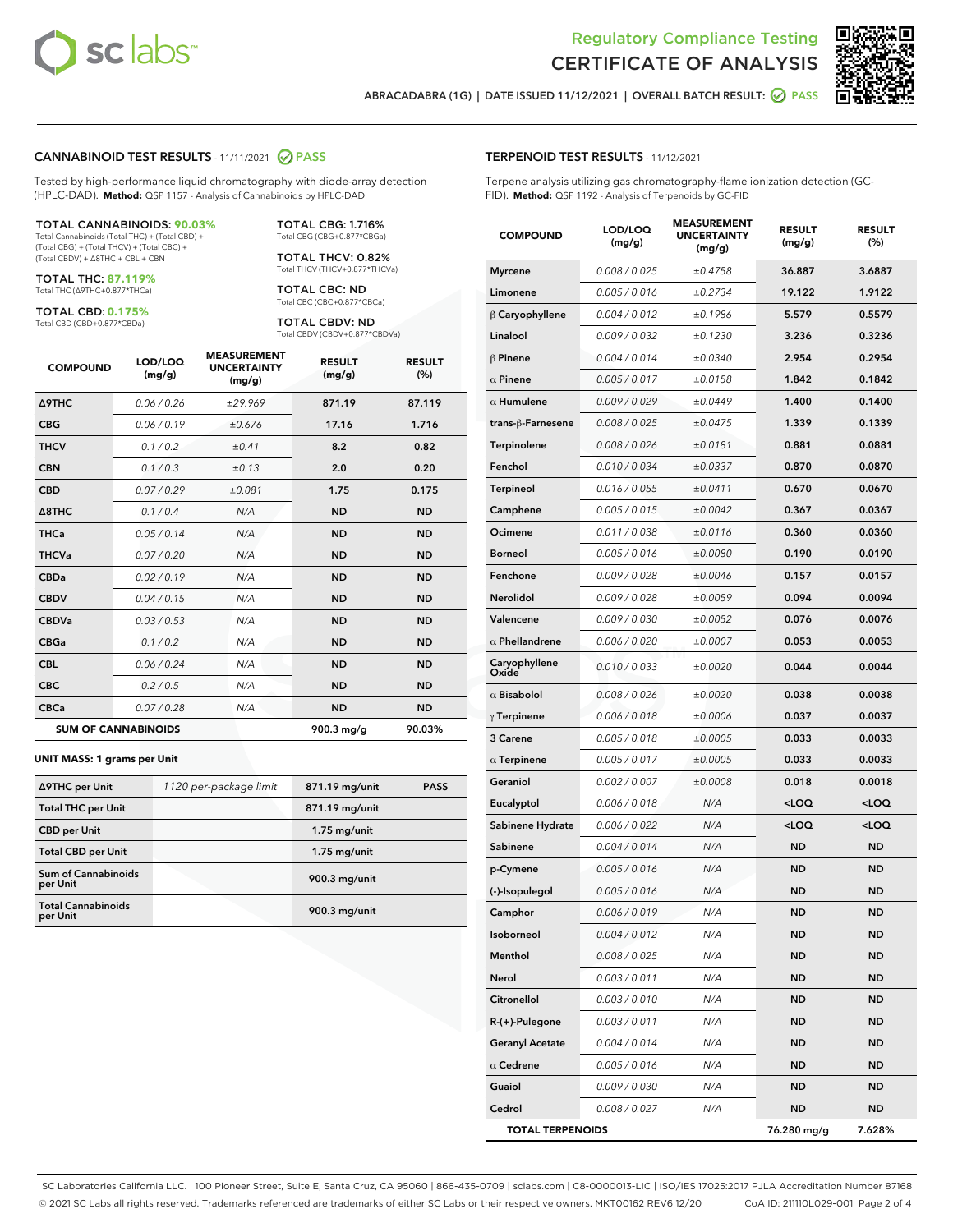



ABRACADABRA (1G) | DATE ISSUED 11/12/2021 | OVERALL BATCH RESULT:  $\bigcirc$  PASS

# CATEGORY 1 PESTICIDE TEST RESULTS - 11/12/2021 2 PASS

Pesticide and plant growth regulator analysis utilizing high-performance liquid chromatography-mass spectrometry (HPLC-MS) or gas chromatography-mass spectrometry (GC-MS). \*GC-MS utilized where indicated. **Method:** QSP 1212 - Analysis of Pesticides and Mycotoxins by LC-MS or QSP 1213 - Analysis of Pesticides by GC-MS

| <b>COMPOUND</b>             | LOD/LOQ<br>$(\mu g/g)$ | <b>ACTION</b><br><b>LIMIT</b><br>$(\mu q/q)$ | <b>MEASUREMENT</b><br><b>UNCERTAINTY</b><br>$(\mu g/g)$ | <b>RESULT</b><br>$(\mu g/g)$ | <b>RESULT</b> |
|-----------------------------|------------------------|----------------------------------------------|---------------------------------------------------------|------------------------------|---------------|
| Aldicarb                    | 0.03 / 0.08            | $\ge$ LOD                                    | N/A                                                     | <b>ND</b>                    | <b>PASS</b>   |
| Carbofuran                  | 0.02 / 0.05            | $\geq$ LOD                                   | N/A                                                     | <b>ND</b>                    | <b>PASS</b>   |
| Chlordane*                  | 0.03 / 0.08            | $\ge$ LOD                                    | N/A                                                     | <b>ND</b>                    | <b>PASS</b>   |
| Chlorfenapyr*               | 0.03/0.10              | $\geq$ LOD                                   | N/A                                                     | <b>ND</b>                    | <b>PASS</b>   |
| Chlorpyrifos                | 0.02 / 0.06            | $\ge$ LOD                                    | N/A                                                     | <b>ND</b>                    | <b>PASS</b>   |
| Coumaphos                   | 0.02 / 0.07            | $\ge$ LOD                                    | N/A                                                     | <b>ND</b>                    | <b>PASS</b>   |
| Daminozide                  | 0.02 / 0.07            | $\ge$ LOD                                    | N/A                                                     | <b>ND</b>                    | <b>PASS</b>   |
| <b>DDVP</b><br>(Dichlorvos) | 0.03/0.09              | $\ge$ LOD                                    | N/A                                                     | <b>ND</b>                    | <b>PASS</b>   |
| Dimethoate                  | 0.03 / 0.08            | $\ge$ LOD                                    | N/A                                                     | <b>ND</b>                    | <b>PASS</b>   |
| Ethoprop(hos)               | 0.03/0.10              | $\ge$ LOD                                    | N/A                                                     | <b>ND</b>                    | <b>PASS</b>   |
| Etofenprox                  | 0.02/0.06              | $>$ LOD                                      | N/A                                                     | <b>ND</b>                    | <b>PASS</b>   |
| Fenoxycarb                  | 0.03 / 0.08            | $\ge$ LOD                                    | N/A                                                     | <b>ND</b>                    | <b>PASS</b>   |
| Fipronil                    | 0.03/0.08              | $>$ LOD                                      | N/A                                                     | <b>ND</b>                    | <b>PASS</b>   |
| Imazalil                    | 0.02 / 0.06            | $\ge$ LOD                                    | N/A                                                     | <b>ND</b>                    | <b>PASS</b>   |
| Methiocarb                  | 0.02 / 0.07            | $\ge$ LOD                                    | N/A                                                     | <b>ND</b>                    | <b>PASS</b>   |
| Methyl<br>parathion         | 0.03/0.10              | $>$ LOD                                      | N/A                                                     | <b>ND</b>                    | <b>PASS</b>   |
| <b>Mevinphos</b>            | 0.03/0.09              | $>$ LOD                                      | N/A                                                     | <b>ND</b>                    | <b>PASS</b>   |
| Paclobutrazol               | 0.02 / 0.05            | $>$ LOD                                      | N/A                                                     | <b>ND</b>                    | <b>PASS</b>   |
| Propoxur                    | 0.03/0.09              | $\ge$ LOD                                    | N/A                                                     | <b>ND</b>                    | <b>PASS</b>   |
| Spiroxamine                 | 0.03 / 0.08            | $\ge$ LOD                                    | N/A                                                     | <b>ND</b>                    | <b>PASS</b>   |
| Thiacloprid                 | 0.03/0.10              | $\ge$ LOD                                    | N/A                                                     | <b>ND</b>                    | <b>PASS</b>   |

# CATEGORY 2 PESTICIDE TEST RESULTS - 11/12/2021 @ PASS

| <b>COMPOUND</b>          | LOD/LOO<br>$(\mu g/g)$ | <b>ACTION</b><br>LIMIT<br>$(\mu g/g)$ | <b>MEASUREMENT</b><br><b>UNCERTAINTY</b><br>$(\mu g/g)$ | <b>RESULT</b><br>$(\mu g/g)$ | <b>RESULT</b> |  |
|--------------------------|------------------------|---------------------------------------|---------------------------------------------------------|------------------------------|---------------|--|
| Abamectin                | 0.03/0.10              | 0.1                                   | N/A                                                     | <b>ND</b>                    | <b>PASS</b>   |  |
| Acephate                 | 0.02/0.07              | 0.1                                   | N/A                                                     | <b>ND</b>                    | <b>PASS</b>   |  |
| Acequinocyl              | 0.02/0.07              | 0.1                                   | N/A                                                     | <b>ND</b>                    | <b>PASS</b>   |  |
| Acetamiprid              | 0.02 / 0.05            | 0.1                                   | N/A                                                     | <b>ND</b>                    | <b>PASS</b>   |  |
| Azoxystrobin             | 0.02/0.07              | 0.1                                   | N/A                                                     | <b>ND</b>                    | <b>PASS</b>   |  |
| <b>Bifenazate</b>        | 0.01 / 0.04            | 0.1                                   | N/A                                                     | <b>ND</b>                    | <b>PASS</b>   |  |
| <b>Bifenthrin</b>        | 0.02 / 0.05            | 3                                     | N/A                                                     | <b>ND</b>                    | <b>PASS</b>   |  |
| <b>Boscalid</b>          | 0.03/0.09              | 0.1                                   | N/A                                                     | <b>ND</b>                    | <b>PASS</b>   |  |
| Captan                   | 0.19/0.57              | 0.7                                   | N/A                                                     | <b>ND</b>                    | <b>PASS</b>   |  |
| Carbaryl                 | 0.02/0.06              | 0.5                                   | N/A                                                     | <b>ND</b>                    | <b>PASS</b>   |  |
| Chlorantranilip-<br>role | 0.04/0.12              | 10                                    | N/A                                                     | <b>ND</b>                    | <b>PASS</b>   |  |
| Clofentezine             | 0.03/0.09              | 0.1                                   | N/A                                                     | <b>ND</b>                    | <b>PASS</b>   |  |

| <b>COMPOUND</b>               | LOD/LOQ<br>(µg/g) | <b>ACTION</b><br>LIMIT<br>$(\mu g/g)$ | <b>MEASUREMENT</b><br><b>UNCERTAINTY</b><br>$(\mu g/g)$ | <b>RESULT</b><br>(µg/g) | <b>RESULT</b> |
|-------------------------------|-------------------|---------------------------------------|---------------------------------------------------------|-------------------------|---------------|
| Cyfluthrin                    | 0.12 / 0.38       | 2                                     | N/A                                                     | <b>ND</b>               | <b>PASS</b>   |
| Cypermethrin                  | 0.11 / 0.32       | $\mathcal{I}$                         | N/A                                                     | <b>ND</b>               | <b>PASS</b>   |
| Diazinon                      | 0.02 / 0.05       | 0.1                                   | N/A                                                     | <b>ND</b>               | <b>PASS</b>   |
| Dimethomorph                  | 0.03 / 0.09       | 2                                     | N/A                                                     | <b>ND</b>               | <b>PASS</b>   |
| Etoxazole                     | 0.02 / 0.06       | 0.1                                   | N/A                                                     | <b>ND</b>               | <b>PASS</b>   |
| Fenhexamid                    | 0.03 / 0.09       | 0.1                                   | N/A                                                     | <b>ND</b>               | <b>PASS</b>   |
| Fenpyroximate                 | 0.02 / 0.06       | 0.1                                   | N/A                                                     | <b>ND</b>               | <b>PASS</b>   |
| Flonicamid                    | 0.03 / 0.10       | 0.1                                   | N/A                                                     | <b>ND</b>               | <b>PASS</b>   |
| Fludioxonil                   | 0.03 / 0.10       | 0.1                                   | N/A                                                     | <b>ND</b>               | <b>PASS</b>   |
| Hexythiazox                   | 0.02 / 0.07       | 0.1                                   | N/A                                                     | <b>ND</b>               | <b>PASS</b>   |
| Imidacloprid                  | 0.04 / 0.11       | 5                                     | N/A                                                     | <b>ND</b>               | <b>PASS</b>   |
| Kresoxim-methyl               | 0.02 / 0.07       | 0.1                                   | N/A                                                     | <b>ND</b>               | <b>PASS</b>   |
| Malathion                     | 0.03 / 0.09       | 0.5                                   | N/A                                                     | <b>ND</b>               | <b>PASS</b>   |
| Metalaxyl                     | 0.02 / 0.07       | $\overline{c}$                        | N/A                                                     | <b>ND</b>               | <b>PASS</b>   |
| Methomyl                      | 0.03 / 0.10       | $\mathcal{I}$                         | N/A                                                     | <b>ND</b>               | <b>PASS</b>   |
| Myclobutanil                  | 0.03 / 0.09       | 0.1                                   | N/A                                                     | <b>ND</b>               | <b>PASS</b>   |
| Naled                         | 0.02 / 0.07       | 0.1                                   | N/A                                                     | <b>ND</b>               | <b>PASS</b>   |
| Oxamyl                        | 0.04 / 0.11       | 0.5                                   | N/A                                                     | <b>ND</b>               | <b>PASS</b>   |
| Pentachloronitro-<br>benzene* | 0.03/0.09         | 0.1                                   | N/A                                                     | <b>ND</b>               | <b>PASS</b>   |
| Permethrin                    | 0.04 / 0.12       | 0.5                                   | N/A                                                     | <b>ND</b>               | <b>PASS</b>   |
| Phosmet                       | 0.03 / 0.10       | 0.1                                   | N/A                                                     | <b>ND</b>               | <b>PASS</b>   |
| Piperonylbu-<br>toxide        | 0.02 / 0.07       | 3                                     | N/A                                                     | <b>ND</b>               | <b>PASS</b>   |
| Prallethrin                   | 0.03 / 0.08       | 0.1                                   | N/A                                                     | <b>ND</b>               | <b>PASS</b>   |
| Propiconazole                 | 0.02 / 0.07       | 0.1                                   | N/A                                                     | <b>ND</b>               | <b>PASS</b>   |
| Pyrethrins                    | 0.04 / 0.12       | 0.5                                   | N/A                                                     | <b>ND</b>               | <b>PASS</b>   |
| Pyridaben                     | 0.02 / 0.07       | 0.1                                   | N/A                                                     | <b>ND</b>               | <b>PASS</b>   |
| Spinetoram                    | 0.02 / 0.07       | 0.1                                   | N/A                                                     | <b>ND</b>               | <b>PASS</b>   |
| Spinosad                      | 0.02 / 0.07       | 0.1                                   | N/A                                                     | <b>ND</b>               | <b>PASS</b>   |
| Spiromesifen                  | 0.02 / 0.05       | 0.1                                   | N/A                                                     | <b>ND</b>               | <b>PASS</b>   |
| Spirotetramat                 | 0.02 / 0.06       | 0.1                                   | N/A                                                     | <b>ND</b>               | <b>PASS</b>   |
| Tebuconazole                  | 0.02 / 0.07       | 0.1                                   | N/A                                                     | <b>ND</b>               | <b>PASS</b>   |
| Thiamethoxam                  | 0.03 / 0.10       | 5                                     | N/A                                                     | <b>ND</b>               | <b>PASS</b>   |
| Trifloxystrobin               | 0.03 / 0.08       | 0.1                                   | N/A                                                     | <b>ND</b>               | <b>PASS</b>   |

SC Laboratories California LLC. | 100 Pioneer Street, Suite E, Santa Cruz, CA 95060 | 866-435-0709 | sclabs.com | C8-0000013-LIC | ISO/IES 17025:2017 PJLA Accreditation Number 87168 © 2021 SC Labs all rights reserved. Trademarks referenced are trademarks of either SC Labs or their respective owners. MKT00162 REV6 12/20 CoA ID: 211110L029-001 Page 3 of 4